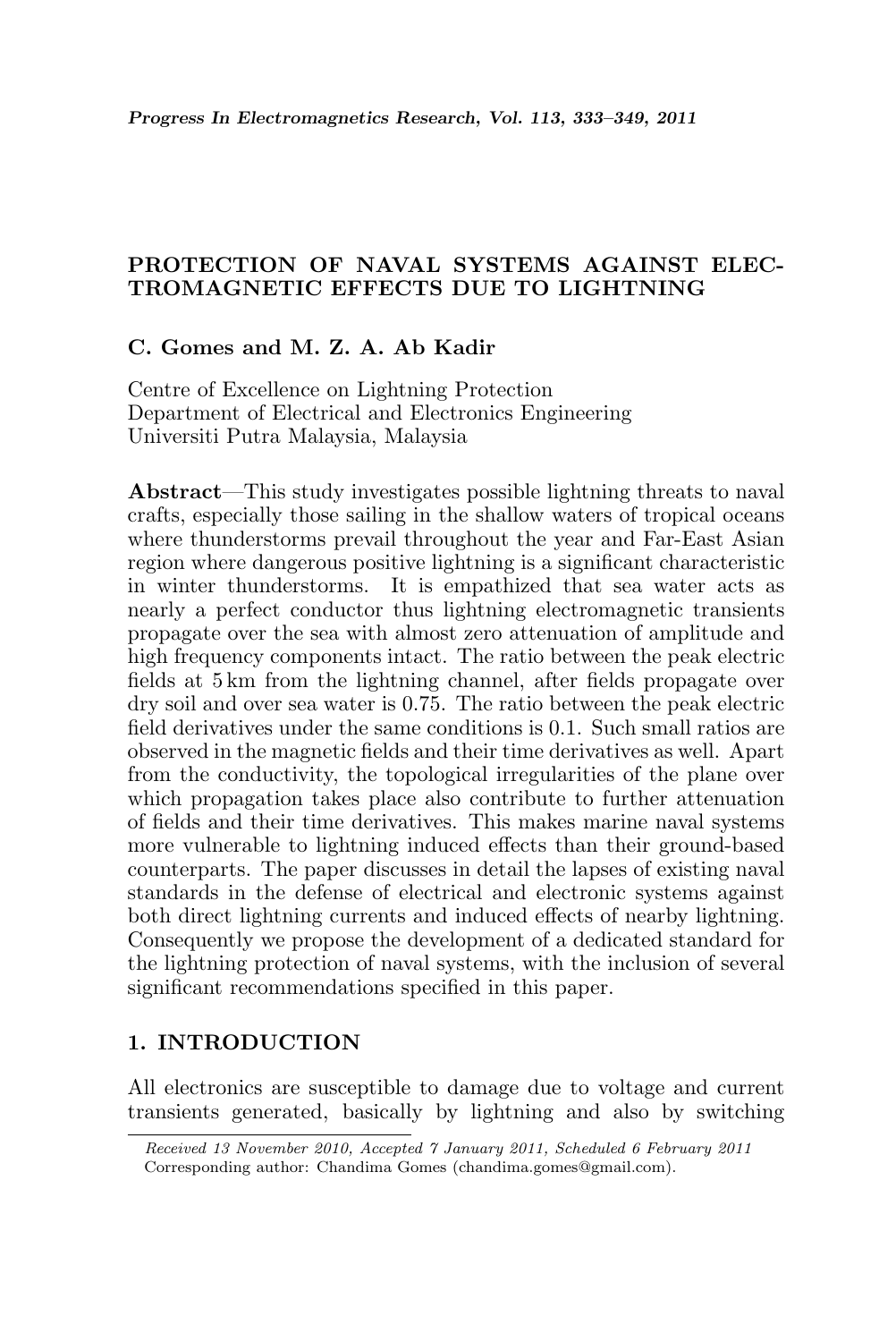operations and power anomalies. The degree of damage depends on the characteristics of the surge and the response of the electronics.

Naval crafts are rarely hit by lightning. However, a naval craft docked at a port will frequently encounter electromagnetic effects due to lightning that strikes other objects in the close range. A lightning that strikes within about one kilometer from the power and signal systems of a naval craft can induce large enough transients that can permanently or temporarily damage the electrical and electronic systems of the craft. It is worth mentioning that a majority of the busy sea ports in tropics are located in the most lightning dense regions in the world (Singapore, Kochi, Johor, Klang, Colombo, Legazpi etc.). Furthermore, many of the ports in Japan and Korea (such as Kobe and Busan) experience dangerous positive lightning during the winter [1–8]. In addition to the induced effects of distant/nearby strikes the current injection into electrical equipment (resistive coupling) due to a rare event of a direct strike into the masts or other parts of the ship cannot be overlooked.

# 2. INFORMATION AND OBSERVATIONS

## 2.1. Characteristics of Lightning Currents

In a single lightning flash to ground (Cloud-to-Ground or CG lightning) large currents, either impulsive or continuous in temporal variation, may flow into earth through the lightning struck object. A majority of lightning brings negative charge to ground, thus such lightning strokes are termed negative ground flashes. The strikes that bring positive charge to ground are termed positive ground flashes. In the thunderstorms that occur in temperate regions the positive lightning contributes to  $5\%$ -20% of the ground flashes whereas in tropics it is about 3%–5% [9]. Some exceptional statistical observations are reported in the winter lightning of Japanese and Korean coastal regions where the percentage of positive lightning may reach values as high as 70% [1–8].

In a single negative ground flash, lightning current may flow several times to earth, which gives the flickering effect of the lightning channel. The first stroke is usually large in peak current but slow in time at the rising edge. The subsequent strokes are most often lower in peak current but faster at the rising edge. There may be time intervals of few to several hundred milliseconds between consecutive subsequent strokes.

The current of each stroke has an impulse component of duration few tens of microseconds which is sometimes succeeded by a smaller steady current that extends for several tens to several hundreds of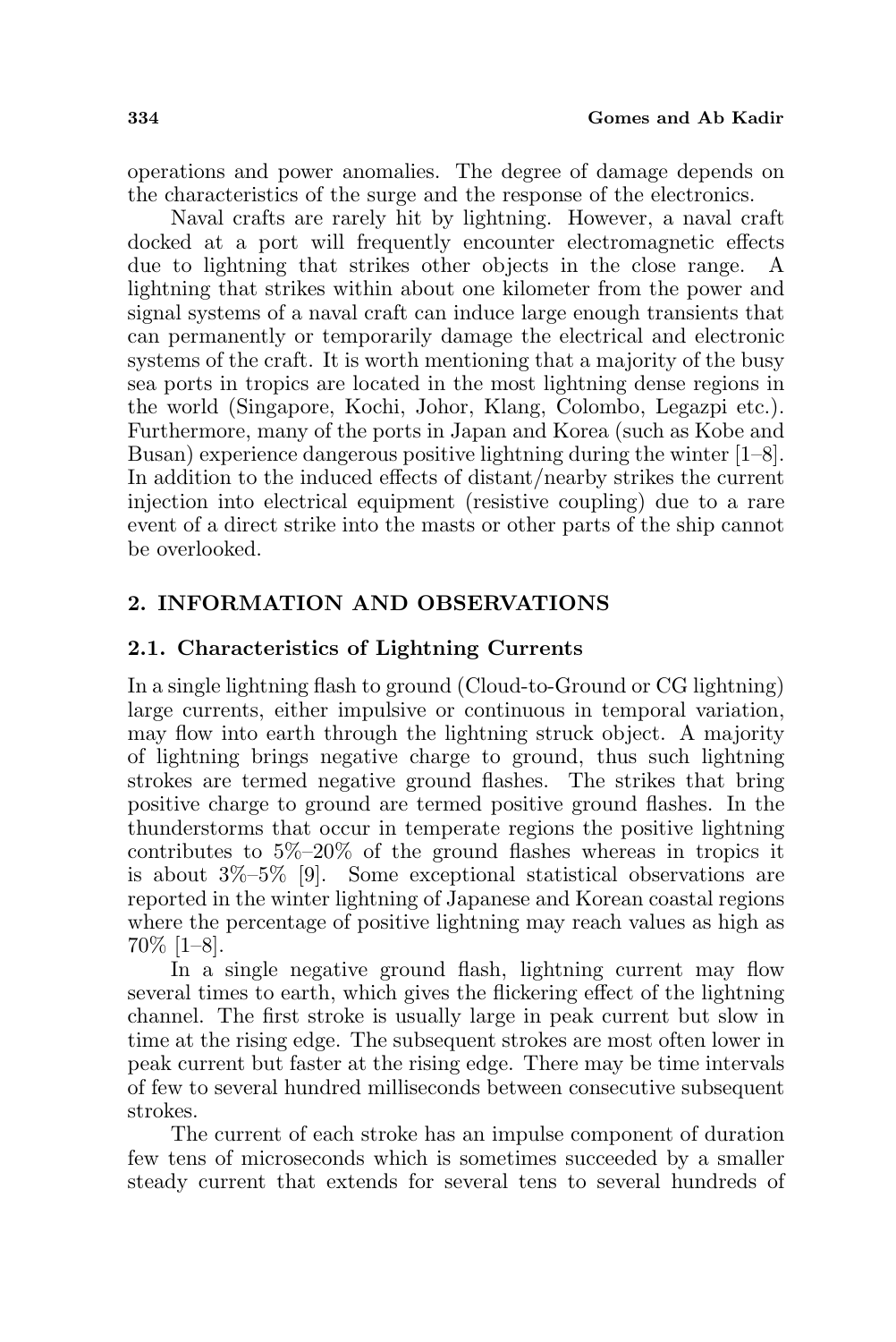milliseconds. Such components are called continuing currents or long strokes. The impulse current (or short stroke) typically has a double exponential waveform of which the rise time can be as short as a fraction of a microsecond which results a maximum time derivative of current in the order of few tens of Giga Amperes per second [10, 11]. The peak current is about 30 kA on average for first stroke and about 15 kA for subsequent strokes of negative flashes [12, 13]. Positive flashes usually have a single stroke of which the currents have much larger peak value, slower rising edge and longer total duration [1, 4, 12, 13]. A majority of the positive return stroke currents carry a large amount of charge during the long stroke phase [12, 13].

Figure 1 (adopted from [14]) depicts the test current waveform specified by both IEC 62305 (2006) series and various IEEE/ANSI standards to represent the lightning waveform. The waveform is popularly known as  $8/20 \mu s$  test impulse. IEC 62305 (2006) series also specifies another waveform known as  $10/350 \,\mu s$  impulse for the testing of surge protection devices which are directly exposed to lightning currents. For a given peak value, 10/350 µs waveform contains larger energy and charge than the  $8/20 \,\mu s$  waveform. Both waveforms poorly represent the fast rise times of most of the negative subsequent stokes. Hence, there are limitations to the expected efficiency of surge protective devices tested under these conditions. A detailed critical review on these two waveforms and proposed modifications are given in [14].



Figure 1. The profile of the test waveform specified in many standards to represent lightning impulse current. The time  $T_1$  is approximately equal to the rise time of the waveform. The time  $T_2$  gives the half peak width of the waveform. A certain combination of  $T_1$  and  $T_2$  specifies a given test waveform (adopted from [14]).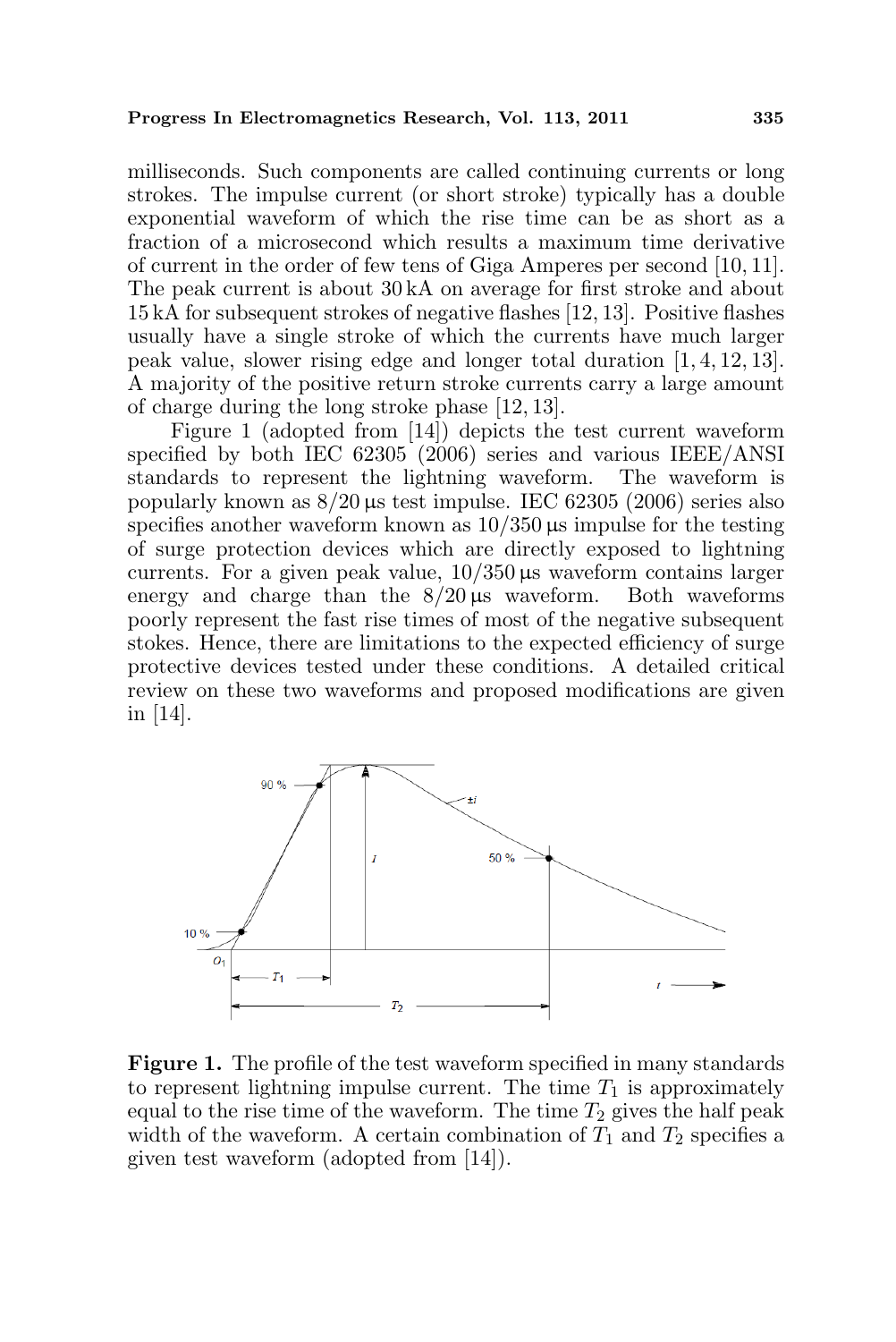

Figure 2. Geometrical parameters corresponding to the equations that calculate electric and magnetic fields at ground level over perfectly conducting plane (such as sea water).

## 2.2. Lightning Generated Electromagnetic Fields and Induced Voltages

The following set of expressions, in cylindrical co-ordinates, can be applied to calculate the electric and magnetic fields at ground level due to a vertical lightning channel of height  $H$  [15]. Geometrical factors in these equations are defined in the diagram in Figure 2. The equations are valid under the condition that the earth surface between the place of strike and the point of observation is perfectly conducting (infinite conductivity) and flat.

$$
E(r, \phi, 0, t)
$$
\n
$$
= \frac{1}{2\pi\varepsilon_0} \left[ \int_{h}^{H} \frac{2z'^2 - r^2}{R^5} \int_{0}^{t} i(z', \tau - R/c) d\tau dz' + \int_{h}^{H} \frac{2z'^2 - r^2}{cR^4} i(z', t - R/c) dz' - \int_{h}^{H} \frac{r^2}{c^2 R^3} \frac{\partial i(z', t - R/c)}{\partial t} dz' \right] a_z (1)
$$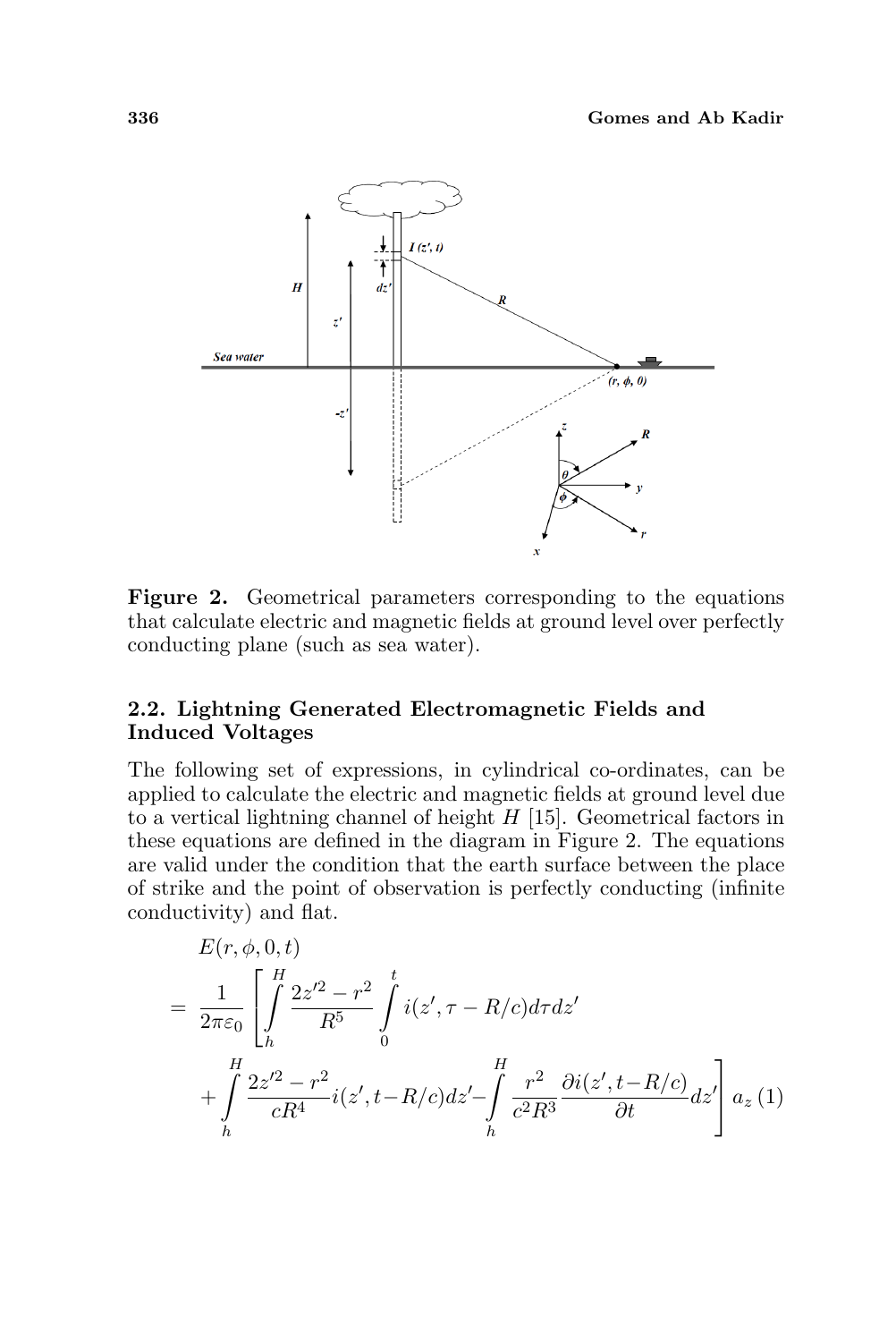Progress In Electromagnetics Research, Vol. 113, 2011 337

$$
B(r, \phi, 0, t)
$$
  
=  $\frac{\mu_0}{2\pi} \left[ \int\limits_h^H \frac{r}{R^3} i(z', t - R/c) dz' - \int\limits_h^H \frac{r}{cR^2} \frac{\partial i(z', t - R/c)}{\partial t} dz' \right] a_{\phi}$  (2)

The first mathematical block within the square brackets of Equation (1) is called the static term (which depends on the change of charge along the channel). It decreases rapidly with distance from the channel base. The second one is the induction term (depends on the current along the channel) which decays relatively slow. The third block, termed the radiation component, decays at the least rate with distance. It depends on the time derivative of the channel current at each height. The Equation (2) has only the induction term and the radiation term.

In the case of electromagnetic induction on conducting objects on the path of propagation of fields, the time derivatives of the electric and magnetic fields  $(dE/dt \& dB/dt)$  play equally significant role [16, 17].

Note that Equations (1) and (2) are applicable only when the ground plane is a perfect conductor with no topographic anomalies (smooth, horizontal, plane surface). Several studies done since the above study [15] showed that the electric and magnetic waveforms undergo severe frequency dependent distortion and attenuation as fields propagate over a ground plane with finite conductivity [18– 26]. The selective attenuation at high frequencies severely affects the amplitudes of the time derivatives of electric and magnetic fields. Such effects are common to the electric and magnetic fields generated by both cloud-to-ground lightning and cloud flashes [26].

As given in [19], the peak of the lightning generated radiation electric field, generated by a negative first return stroke along a vertical channel, after traveling a distance D over finitely conducting ground  $\overline{\phantom{a}}$ 

with conductivity 
$$
\sigma
$$
 is given by Equation (3).  
\n
$$
E_{\sigma} = \left(0.24 \left\{ \exp\left[\frac{-D/\sigma}{10^7}\right] + \exp\left[\frac{-D/\sigma}{50 \times 10^7}\right] \right\} + 0.52 \right) E_{\infty}
$$
\n(3)

where  $D/\sigma$  is measured in m<sup>2</sup>/S.  $E_{\sigma}$  and  $E_{\infty}$  represent the electric field at the same distance, over finitely conducting earth and over infinitely conducting plane respectively.

Equation (3) is limited to a value of D from about  $5 \text{ km}$  to  $300 \text{ km}$ where the lower limit is governed by the fact that the static and induction terms are neglected (only the radiation term is considered) and the upper limit is governed by the fact that the earth's curvature is neglected.

Now consider a horizontal ground plane where the soil conductivity is in the order of  $0.0001 S/m$  (common value for the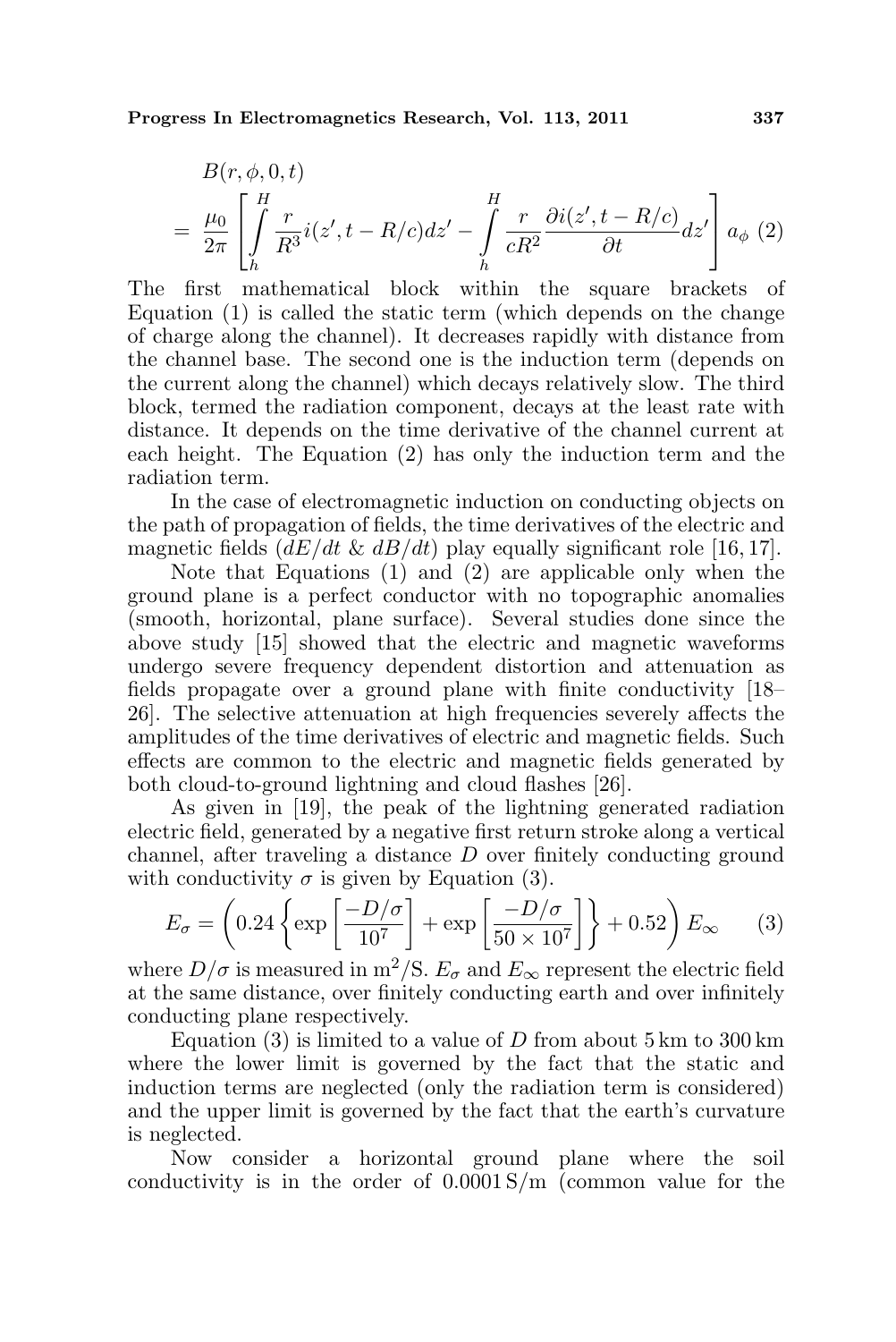soil conductivity of dry arid regions) and sea water of conductivity 4.8 S/m. At 5 km from the lightning strike the ratio between the peak electric field over the land  $(E_L)$  and that over the sea water  $(E_S)$  is approximately 0.75 (75%), as per Equation (3). The calculation also shows that compared to the land, sea water can very well be treated as a perfectly conducting, horizontal plane.

As per the outcomes of [18] the peak electric field derivative due to first return stroke of negative lightning, over finitely conducting surface  $(dE/dt)_{\sigma}$ , is related to that over perfectly conducting plane,  $(dE/dt)_{\infty}$ (at the same distance  $D$ ) by the empirical equation

$$
\left(\frac{dE}{dt}\right)_{\sigma} = 22.7 \left(\frac{D}{\sigma}\right)^{-0.31} \left(\frac{dE}{dt}\right)_{\infty} \tag{4}
$$

Equation (4) shows that at 5 km from the point of strike,  $(dE/dt)_{\sigma}$ , is less than 10% of  $(dE/dt)_{\infty}$  for propagation over land where the soil conductivity is  $0.0001 \text{ S/m}$ . Even at soil conductivity of  $0.001 \text{ S/m}$ ,  $(dE/dt)_{\sigma}$  remains less than 20% of  $(dE/dt)_{\infty}$  at 5 km distance. The Figure 3 (adopted from [18]) shows how the electric field derivative of negative first stroke varies with distance over a surface of conductivity  $0.001 S/m$ .



Figure 3. Variation of electric field derivative of a first return stroke as it propagates over ground of conductivity 0.001 S/m: (1) Undistorted field (i.e., infinite conductivity), (2) after propagating 1 km, (3) after propagating 4 km and (4) after propagating 8 km (adopted from [18] and the clarity of the diagram has been improved).

Similar attenuation on magnetic fields and their time derivatives have also been shown in other studies [27]. Figure 4 depicts (adopted from [27]) magnetic field time derivative (multiplied by the speed of light) at ground level at 1 km from the lightning channel as a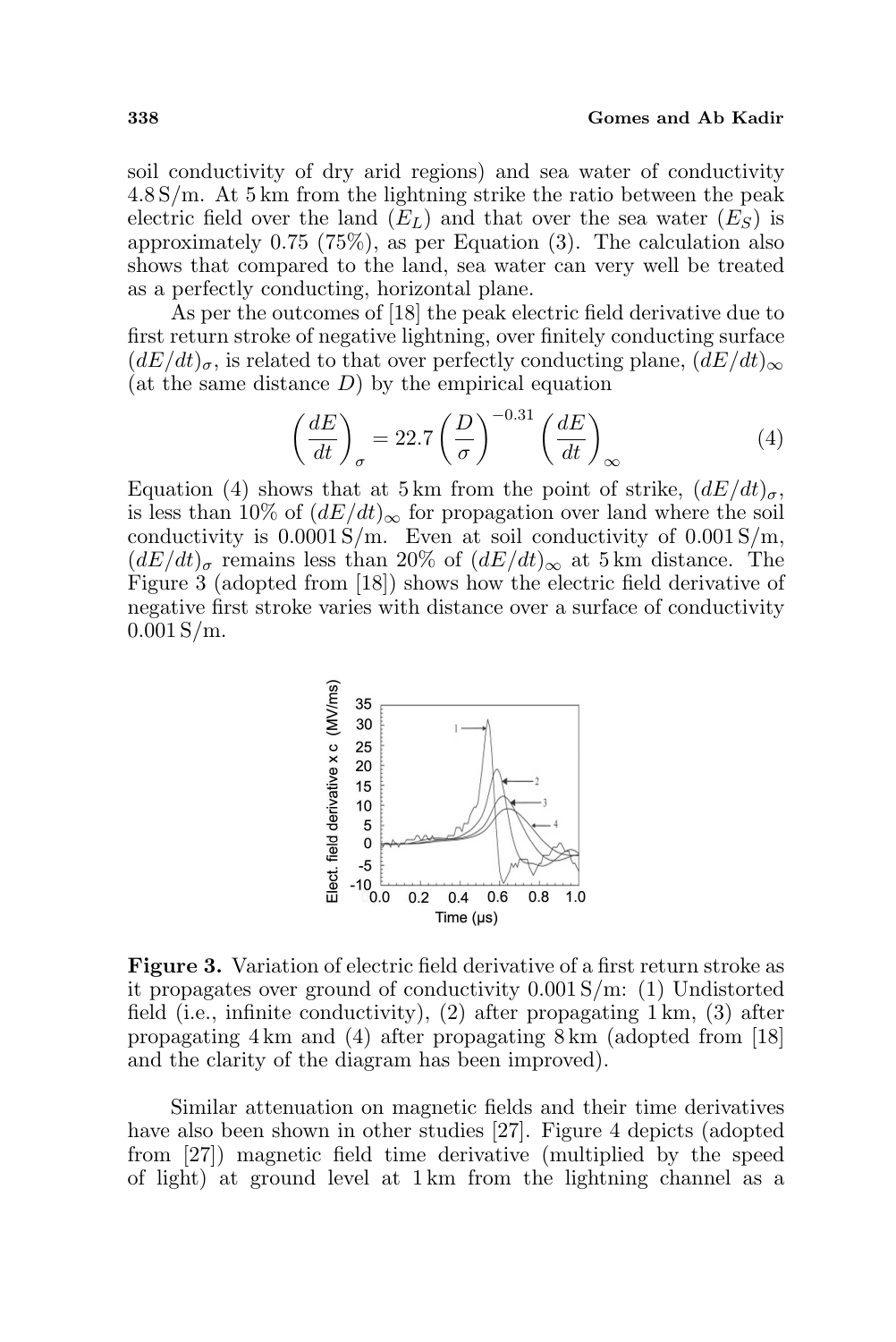

Figure 4. Magnetic field time derivative (multiplied by the speed of light) at ground level at 1 km from the lightning channel. The solid line shows the field over finitely conducting ground and the dotted line shows the corresponding one over perfectly conducting ground. (a)  $s = 0.001$  S/m and (b)  $s = 0.0001$  S/m. The relative dielectric constant of ground has been taken as 5. (adopted from [27] and the clarity of the diagram has been improved).

comparison between the propagation fields over perfectly conducting plane and that over finitely conducting planes (conductivity of  $0.01$  S/m and  $0.0001$  S/m). The figure shows that the amplitude of the time derivative of the magnetic field reduces to a value less than 35% when the conductivity of the plane changes from infinity to  $0.001 \text{ S/m}$ and reduces to a value less than 15% when the conductivity changes from infinity to  $0.0001 \text{ S/m}$ .

For a given nearby lightning strike, the conducting parts on finite ground will experience distorted and attenuated induced voltages compared to the same system on a perfectly conducting ground [28– 30]. Such attenuation and distortion is in addition to the similar effects on the electromagnetic fields as they propagate from lightning channel to the place of interaction with the conductors over finitely conducting ground.

There are further attenuations and distortions due to irregularities and anomalies of the topography of the land (mountains, uneven surface, buildings, trees, transmission lines and other conducting objects etc.) which has not been studied in details yet [24].

The above calculations and analysis clearly show that a navalcraft in calm sea is subjected to a lightning generated electromagnetic environment considerably more severe than the same experienced by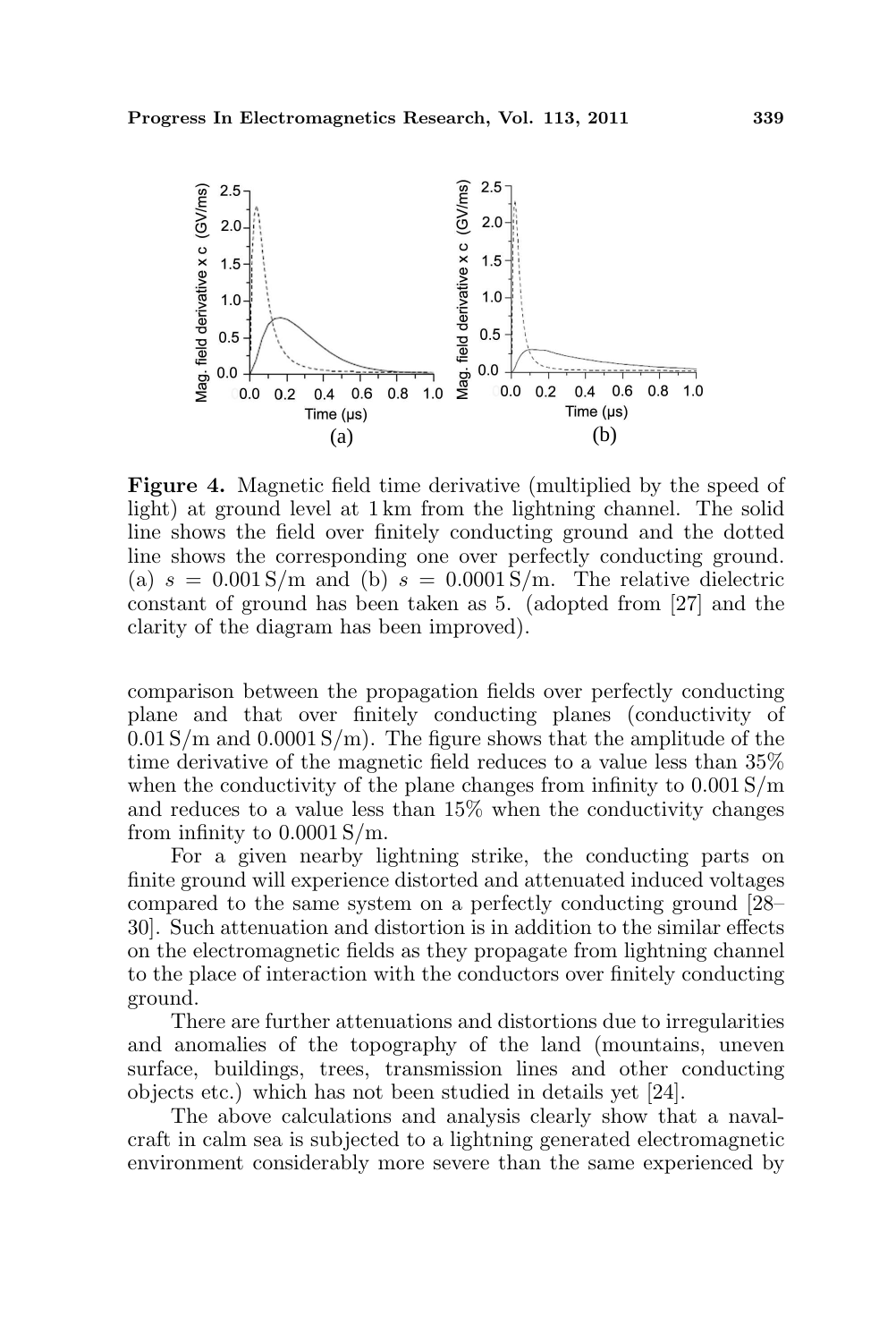a land based system. The electrical/electronic systems and signal networks of light crafts made of non-metallic or less-conducting materials are more susceptible to lightning-induced effects due to the low degree of shielding. In-built Radoms and open radar systems of large vessels with all-metal hull are also exposed to the large electromagnetic fields irrespective of the shielding provided to other parts of the systems.

#### 2.3. Effects of Direct Strikes

In contrast to service systems of land-based buildings, in a ship, most parts of the systems and networks are exposed to direct lightning currents, due to the inevitable proximity of their locations to the passages of lightning current, in the rare event of a direct strike.

Most probably, an approaching stepped leader of a lightning will be intercepted by the mast of a ship as masts stands well above the top deck level. In most of the modern ships masts are hollow metal rods (metal pipes) of which the dimensions are selected based on the mechanical strength and the navigation purpose that it serves. Most of them are guy wired to the deck. In small recreational and sporting vessels such as brigs, schooners and sailing yachts, masts made of wood or composite materials (sometimes with metal cap at the tip) are commonly seen. In the event of a lightning strike, even in ships having multiple masts, the passage of current to top deck level will only be through a single mast as the masts are not interconnected at top level, in contrast to the system of air-terminations of a building implemented according to a proper standard.

Once the lightning current passes through the mast, a sizable potential drop will be built up along the height. The inductance of a hollow metal mast of reasonable cross-sectional dimensions is in the order of  $1 \mu H/m$ . By considering a lightning current of peak derivative 30 GA/s (a representative value) one can show that the peak potentialrise at a 20 m height, by applying  $V = Ldi/dt$ , is 600 kV (even after neglecting the resistive drop). Now consider a guy wire fixed at one end to the deck and hooked or ringed at the other end to the mast at 20 m. In the event of a lightning strike to the mast, there is a high chance of having an arc-explosion caused by the above potential drop, at that mast end, deck end or most probably at the turnbuckle of the guy wire, due to the not-so-strong electrical contact at those points.

In the event of a positive lightning, large amplitude of the impulse part, followed by the often-observed long continuing current may create sufficient heat dissipation that melts the metal parts generating, a splash of red hot molten metal drops. Such splashing of hot metal parts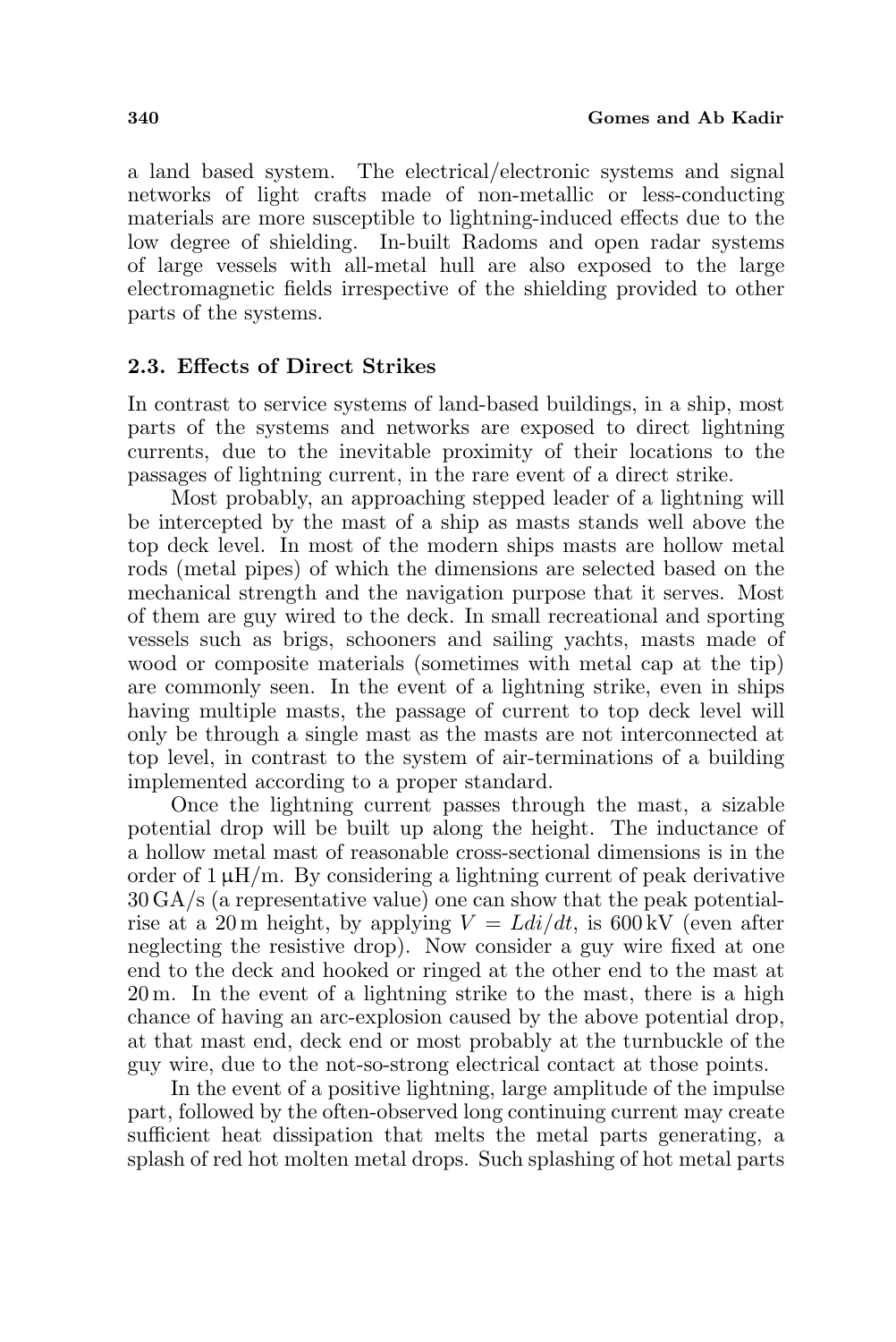may impose serious explosion/fire threat in a high risk environment (petrochemical, explosive, fibrous dust etc.).

If the masts are very tall and not very far away from each other (or there are extended parts of the masts which makes them electrically closer), there is a chance of arcing (or side flashing as it is regularly referred) between the mast that is being hit and nearby masts. Such arcing may create a grave safety threat, thus, should be avoided by all means. A series of properly connected guy wires may provide parallel paths to the lightning current thus reducing the development of dangerous potential drops.

The outcome will be much worse in the event of lightning strikes to non-metallic masts, especially in the presence of sails, as in such cases, triggering of fire is almost imminent. The metal caps at the tips (used for the fixing of sails and for the prevention of edge erosion) cause the situation even worse as the ungrounded metal cap, which acts as a floating electrode, may promote the lightning attachment via a bi-directional leader that joins the deck and the stepped leader tip. In such events, serious explosions may occur as the leader transfer to return stroke phase. Hence, in the case of non-conducting masts, the metal tip or intentionally installed air-termination should properly be connected to the all-metal hull or to an intentionally fixed earth plate. The connection should be done taking into account the fact that there are no other parallel paths to the current.

Once the current takes various paths at the deck level towards the final destination, the mass of water, for neutralization, various degrees of potential differences are generated between various parts of the current passage and the other metallic parts/systems which are either isolated or connected to the hull at distant places. These potential differences may range from few hundred volts to few hundred kilovolts. In such situations, the dangerous sparking should be prevented either by direct bonding wherever possible, or transient-bonding via suitably selected surge protective devices (SPDs).

#### 2.4. Standards at Present

Interestingly, the IEC standards [31–33] which address important issues of ship-board electrical & electronic installations do not make any comment on the threats of lightning. In IEC Standard [34] a very concise one page introduction has been given on lightning secondary effects without providing any specifications or guidelines. In the same document section C.3.4 state that for power signal systems "Lightning surges are not considered, as there are no external cables to conduct these into the ship". This statement grossly overlooks the fact that lightning to nearby objects may induce significantly large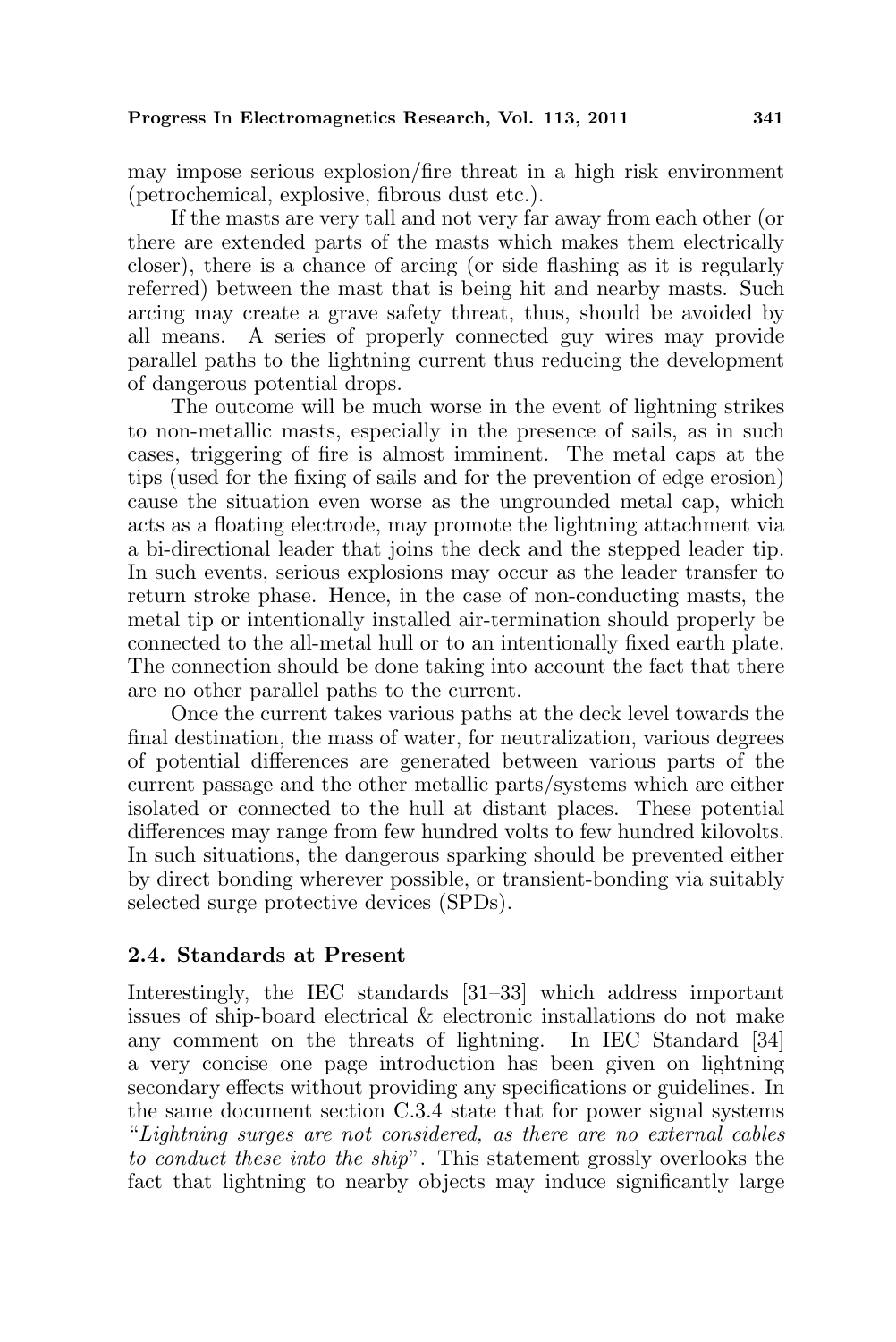transients in the conducting parts of the power and communication systems that may damage the electronics permanently or knock them off temporarily. Some of the induced voltage pulses are capable enough to drive the storage and operational systems into data errors or distortion of information that may lead to serious consequences. The IEC Standards on Electrical installations [35] in its 1997 amendment (Amendment 2; 1997-04) also provides a brief account on lightning secondary effects in Section 52 without providing any quantitative guidelines on the protection measures to be taken to prevent damage to electrical and electronic systems. The IEC Standard [35] simply recommends the usage of solely the natural metal components of the ship (masts and structural members and hull) as lightning interception and down conductor system. Even IEC Naval Standards specifically developed in order to address protection issues of equipment [36] or the subject of the Standard has direct influence of lightning; installation of generators and motors [37], transformers [38], insulation and cabling [39, 40], control systems and instrumentation [41] and LV/MV installation [42, 43]; have not made any appreciable attempt to address the lightning threats on the respective systems.

The IEC 62035 (2006) series [44], which is the most descriptive and elaborative document on lightning protection, available at present, focuses only on the continental or inland systems. The limitations and inadequacies of these standards in addressing the lightning protection issues of maritime systems are not yet investigated.

The only supportive document available for the lightning protection of naval crafts at present is the US Navy Standards MIL-STD-1310G: 1996 [45]. This Standard provides limited guidance for basically the protection against direct strikes to large scale naval systems. However, the standard [45] barely discusses the gravity of dangerous potential rises and arcing possibilities in the event of lightning under different conditions. The Standard [45] also overlooks the significance of the interconnection of live/signal metallic systems to the possible points of potential rise in the rest of the ship, via transient coupling devices (through SPDs). The other US military standards on EMC [46, 47] address the lightning-transient issues of naval systems peripherally, while giving more prominence, as they are intended to, to issues related to electromagnetic interference and shielding from intruding radiation fields. Under such circumstances the need for a comprehensive set of guidelines to protect (against direct and indirect effects of lightning), the equipment and structures, of naval systems that occupy littoral waters is a prime need at present.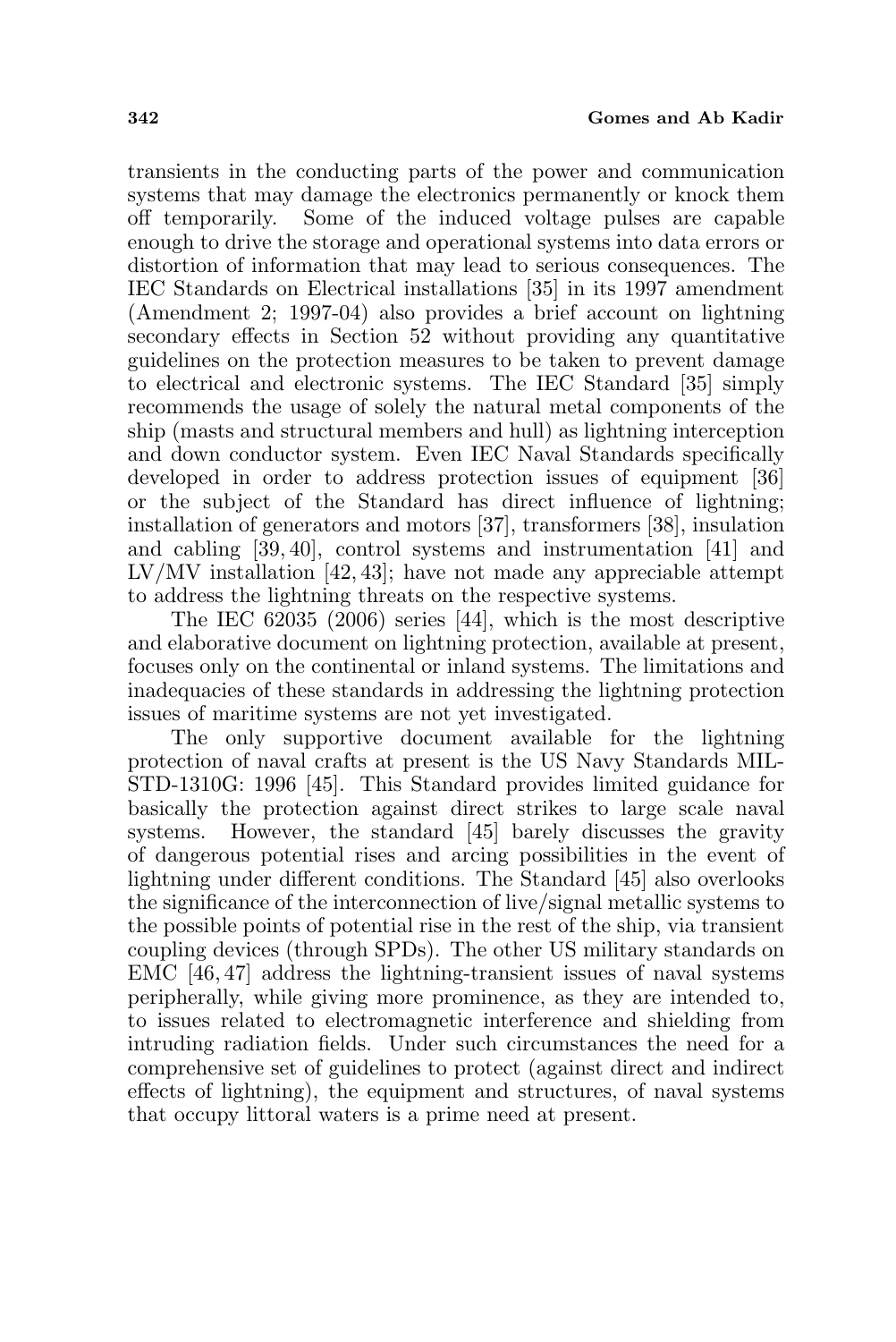#### 3. DISCUSSION

The information and observations presented in this paper draw our attention to important issues related to the lightning safety of ships and other naval crafts.

The electric and magnetic fields and their time derivatives due to nearby or distant lightning are significantly higher at a point after propagating over the sea than the fields and derivatives at the same distance after propagating over the land. This in turn causes the induced voltages in conducting parts of ocean based systems considerably larger than their counterparts in land bound systems. The effects on naval systems by induced voltages due to channel tortuosity, horizontal parts and other complexities of the channel, branch currents, etc. should be further studied in detail by applying recently developed sophisticated models [49–53].

In contrast to buildings and other expanded structures on land, in the event of a lightning strike to a navel craft with mast/s the current will most probably take a single passage up to deck level due to the non availability of multiple paths. This may cause large potential rises along the mast creating dangerous sparks between nonsparsely separated or loosely connected metallic parts. The situation is aggravated if the lightning is of positive polarity that brings much larger currents and charge to ground than their negative counterparts.

The operational cabins of modern naval vessels contain several parts made of composites and glass, thus apart from cables routed in open spaces (which are strongly illuminated by the radiation fields of nearby lightning), the cables in these cabins can also be subjected to significant induced voltages [54]. The impact of induced voltages may be quite severe in such cases as the potential victims (electronics that aid navigation and various other operations) are in close proximity. A quantitative analysis of the response of signal and power cables inside a naval craft, to externally (nearby lightning) or internally (due to current flow along the masts or surface arcing) generated lightning electromagnetic fields can be done by either FDTD method or SPICE models [50, 55, 56].

In addition to complete breakdown (direct lightning strikes), even the radiation emitted by partial discharges along insulating surfaces separated by metallic parts (acting as either grounded or floating electrodes) caused by very high electric fields due to nearby stepped leaders or intense thunderstorms can cause damage to the electronics in the very near range [57].

Under such a background we strongly emphasize the development of dedicated international standards to safeguard the structure and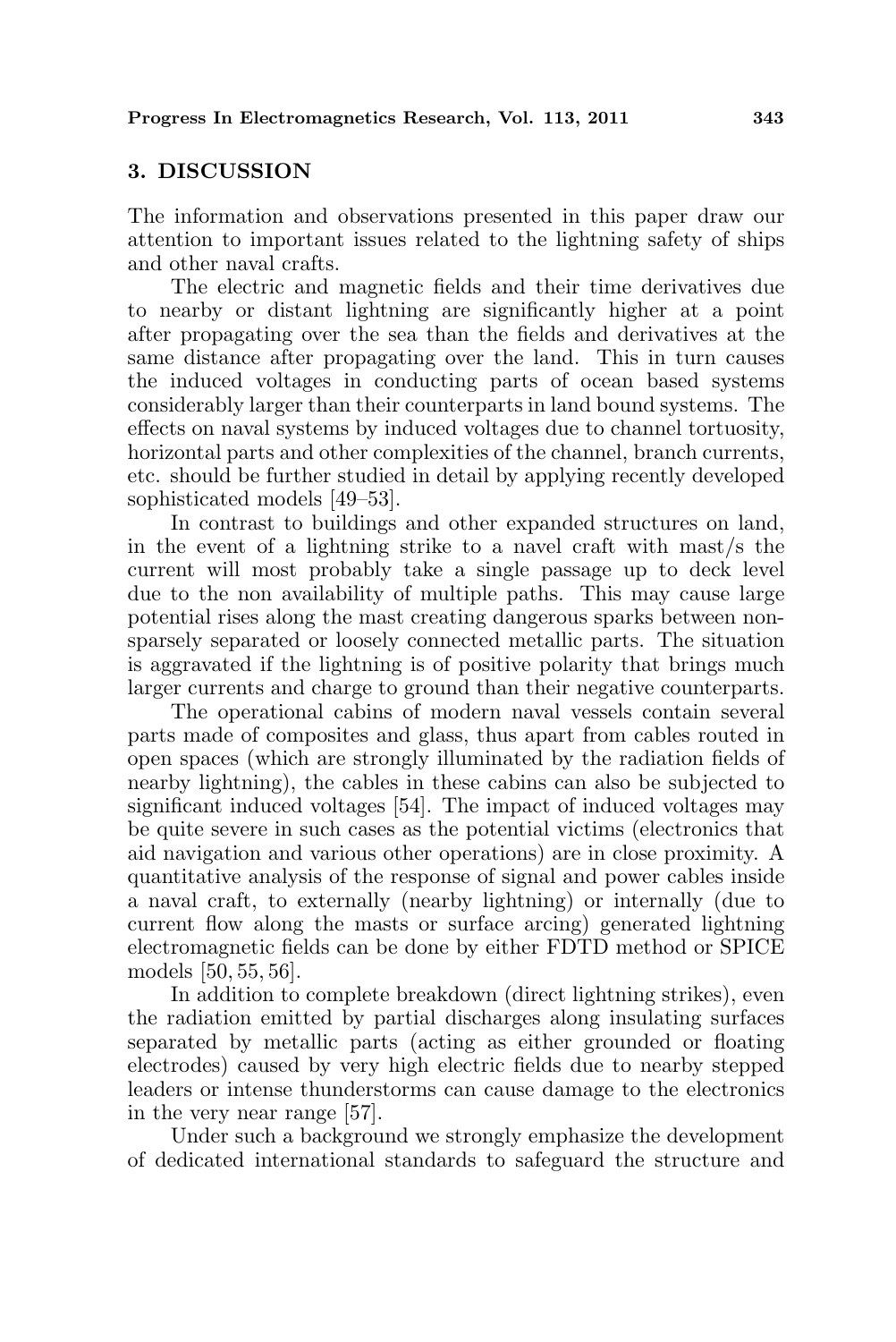cargo, equipment and occupants of naval crafts, especially, those which regularly occupy littoral zones of tropics. We make the following recommendations to be taken into account in the development of contents of such standards.

- a. The splitting of lightning current into parallel paths from near the point of strike should be given. Such current sharing can be achieved through interconnection of masts at top level, installing properly fixed guy wires etc. The information such as materials, dimensions, installation procedures, location selection etc. should be clearly detailed.
- b. The protection of small ships and boats with non metallic masts should be addressed separately emphasizing the prevention of possible fire risks in the event of direct strikes to the mast.
- c. The human safety issues such as minimum separation from mast, guy wires and any other paths of concentrated currents; working guidelines with metallic systems under thunderstorm conditions etc. should be addressed.
- d. Minimum separation of high risk locations (e.g., Petrochemical storages) of the naval craft and the possible points of hotpotentials in the event of a direct strike should be specified.
- e. The exposure of many distribution points of a naval system to direct lightning effects makes the elevation of even sub-D boards of the LV system to Zone-1. This point should be adequately addressed in the standards. The shielding of LV wires may reduce the requirement of surge protection at regular intervals.
- f. We emphasize the need for defining better test specifications for the SPDs meant for naval applications. The presently recommended test waveforms specified both in [44] and [48] should be revitalized for the naval applications. The study [14] clearly shows that these test waveforms should undergo a thorough revision even in the case of ground based applications.
- g. A proper insulation coordination should be specified for ship-based MV/LV systems to prevent insulation failure (caused by common mode transients) due to both direct currents and large induced voltages that may be experienced by naval vessels in littoral waters. Proper SPDs are essential to prevent damage caused by differential mode transients.

# 4. CONCLUSIONS

We have analyzed the lightning environment experienced by ships and other naval crafts that sail in littoral waters with the view of assessing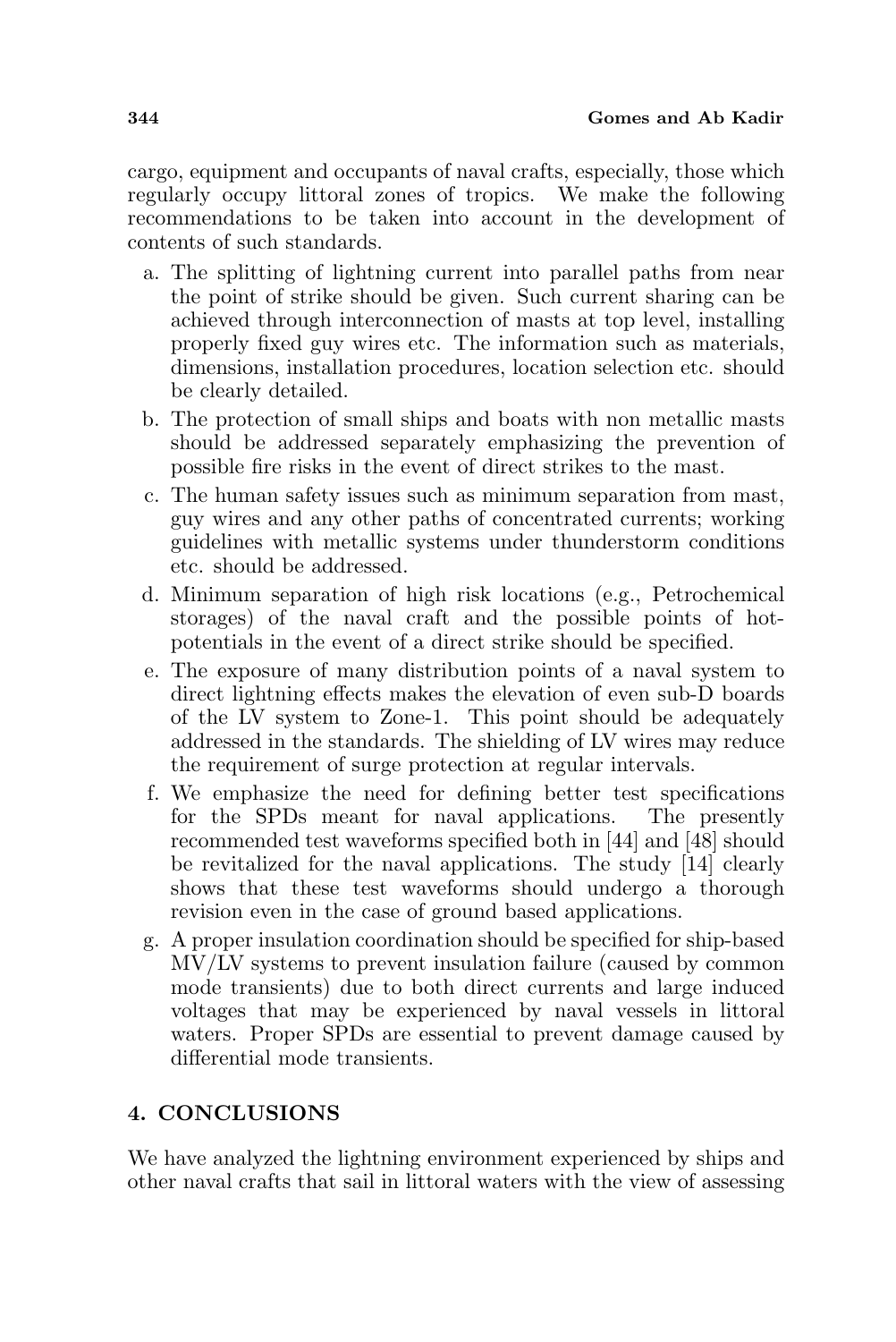#### Progress In Electromagnetics Research, Vol. 113, 2011 345

the lightning related threats imposed on the systems of such vessels. In tropical oceans thunderstorms prevail throughout the year and in Far-East Asian region positive lightning with large currents and massive charge is a special feature of winter lightning, hence the thunderstorm related risk for the naval crafts in such atmospheres is significantly high.

In our analysis we clearly show that sea water acts as nearly a perfect conductor thus lightning electromagnetic transients propagate with very low attenuation of amplitude over the sea surface. Furthermore the distortions at high frequencies are also negligible as the waves propagate over the sea. Under such conditions electrical and electronic systems of sea vessels are dangerously exposed to lightning related induced effects leading the systems to frequent failures.

The existing standards that deal with electrical installations and safety of naval systems barely address the defense of electrical and electronic systems against direct lightning currents and induced effects of nearby lightning. Based on our analysis we propose the development of a dedicated Standard for the lightning protection of naval systems, where inclusion of several specific cases is highly essential.

### ACKNOWLEDGMENT

The authors would like to acknowledge the Head and the Department of Electrical and Electronics Engineering, Universiti Putra Malaysia for placing excellent research facilities to complete the work.

### REFERENCES

- 1. Nakahori, K., T. Egawa, and H. Mitani, "Characteristics of winter lightning in Hokuriku district," IEEE Transactions on Power Apparatus and System, Vol. 101, No. 11, 4407–4412, Nov. 1982.
- 2. Miyake, K., T. Suzuki, M. Takashima, M. Takuma, and T. Tada, "Winter lightning on Japan Sea coast-lightning striking frequency to tall structures," Power Delivery, Vol. 5, No. 3, 1370–1377, Jul. 1990.
- 3. Yokoyama, S., K. Miyake, T. Suzuki, and S. Kanao, "Winter lightning on Japan Sea coast — development of measuring system on progressing feature of lightning discharge," Power Delivery, Vol. 5, No. 3, 1418–1425, Jul. 1990.
- 4. Miyake, K., T. Suzuki, and K. Shinjou, "Characteristics of winter lightning on Japan Sea coast," Power Delivery, Vol. 7, No. 3, 1450–1457, Jul. 1992.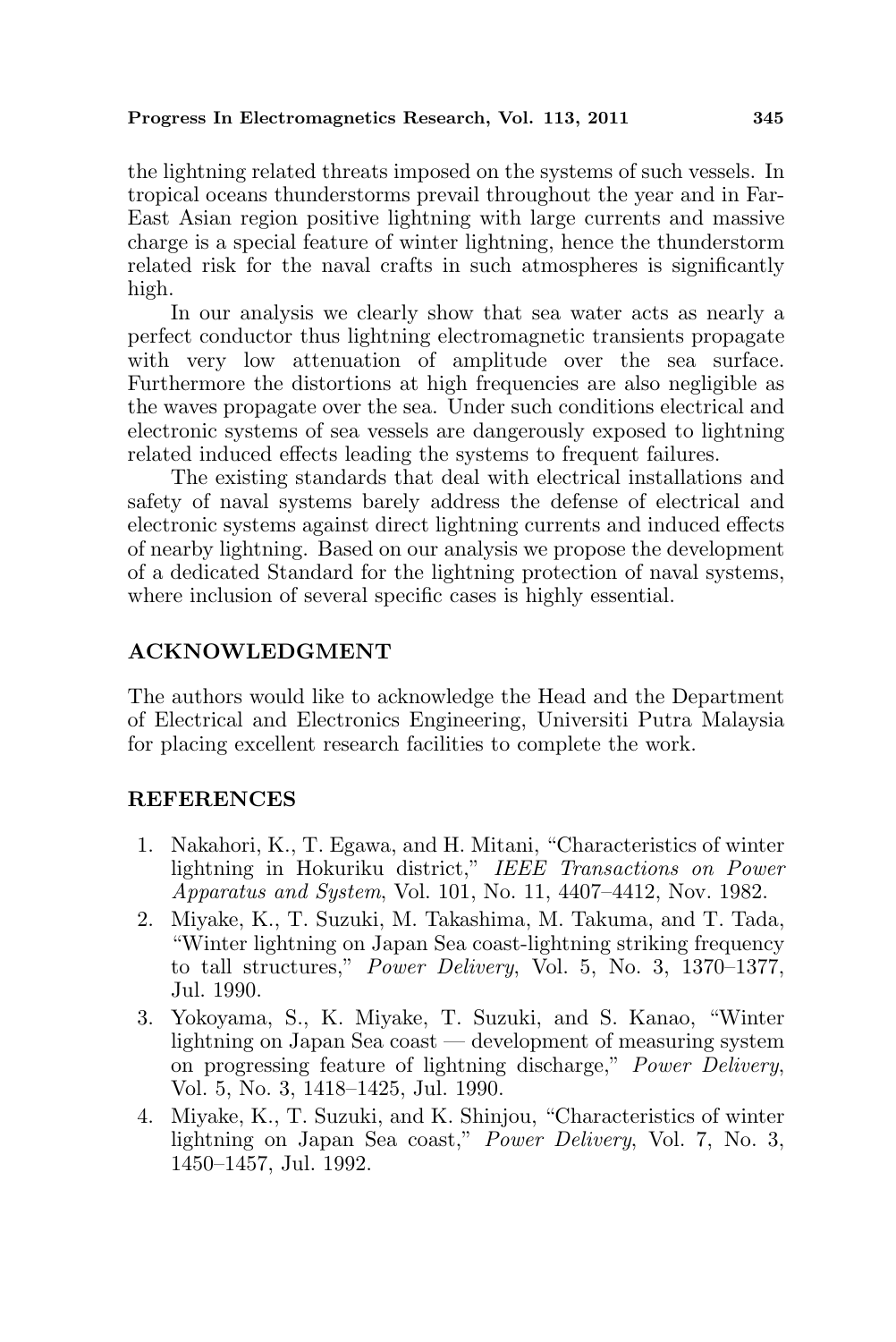- 5. Asakawa, A., K. Miyake, S. Yokoyama, T. Shindo, T. Yokota, and T. Sakai, "Two types of lightning discharges to a high stack on the coast of the sea of Japan in winter," Power Delivery, Vol. 12, No. 3, 1222–1231, Jul. 1997.
- 6. Lim, E. and T.-Y. Lee, "Statistical characteristics of lightning over the Korean Peninsula for 1996–2000," Asia-Pacific J. Atmos. Sci., Vol. 41, 41–55, 2005.
- 7. Kar, S. K., Y.-A. Liou, and K.-J. Ha, "Characteristics of cloudto-ground lightning activity over Seoul, South Korea in relation to an urban effect," Ann. Geophys., Vol. 25, 2113–2118, 2007.
- 8. Kuk, B. J., J. S. Ha, H. I. Kima, and H. K. Leea, "Statistical characteristics of ground lightning flashes over the Korean peninsula using cloud-to-ground lightning data from 2004–2008," Atmospheric Research, Vol. 95, Nos. 2–3, 123–135, 2010.
- 9. Gomes, C., "On the nature of lightning flashes: With special attention to the initiation, modelling and remote sensing of return strokes," Ph.D. Thesis, University of Colombo/Uppsala University, 1999.
- 10. Sabaa, M. M. F., O. Pinto, Jr., N. N. Solorzano, and A. Eybert-Berard, "Lightning current observation of an altitude-triggered flash," Atmospheric Research, Vol. 76, 402–411, 2005.
- 11. Zhang, Q., X. Qie, Z. Wang, T. Zhang, Y. Zhao, J. Yang, and X. Kong, "Characteristics and simulation of lightning current waveforms during one artificially triggered lightning," Atmospheric Research, Vol. 91, 387–392, 2009.
- 12. Berger, K., R. B. Anderson, and H. Kröninger, "Parameters of lightning flashes," CIGRE Electra, No. 41, 23–37, 1975.
- 13. Anderson, R. B. and A. J. Eriksson, "Lightning parameters for engineering application," CIGRE Electra, No. 69, 65–102, 1980.
- 14. Gomes, C. and V. Cooray, "Electromagnetic transients in radio/microwave bands and surge protection devices," Progress In Electromagnetics Research, Vol. 108, 101–130, 2010.
- 15. Uman, M. A., D. K. McLain, and E. P. Krider, "The electromagnetic radiation from a finite antenna," Am. J. Phys., Vol. 43, 33–38, 1975.
- 16. Kannu, P. D. and M. J. Thomas, "Influence of lightning electric field components on the induced voltages on a power distribution line," Electric Power Systems Research, Vol. 64, No. 3, 247–255, 2003.
- 17. Nucci, C. A., F. Rachidi, M. Ianoz, and C. Mazzetti, "Lightninginduced voltages on overhead lines," IEEE Trans. Electromag.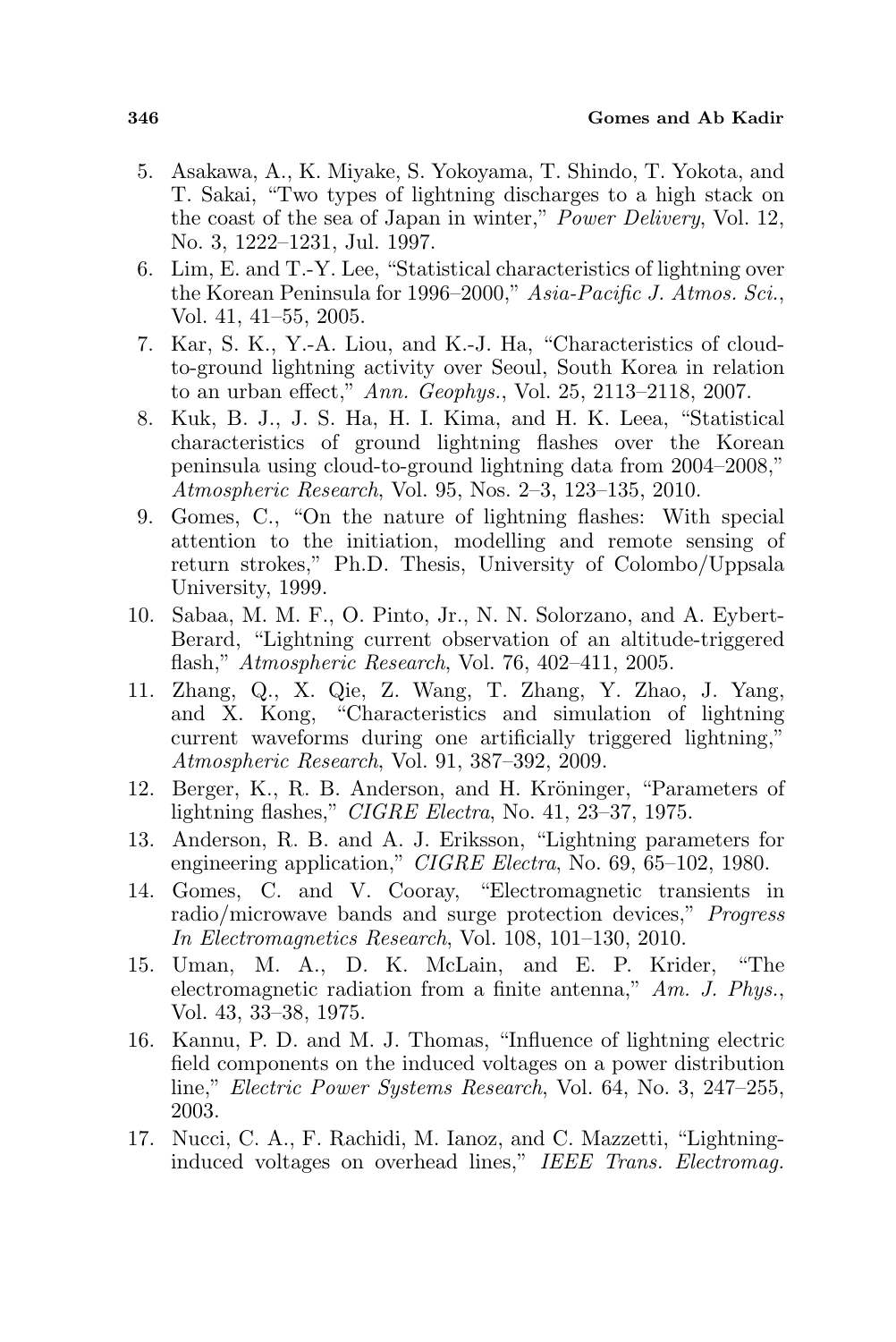Compat., Vol. 35, No. 1, 75–85, 1993.

- 18. Fernando, M. and V. Cooray, "Propagation effects on the electric field time derivatives generated by return strokes in lightning flashes," Journal of Atmospheric and Solar-Terrestrial Physics, Vol. 69, No. 12, 1388–1396, 2007.
- 19. Cooray, V., M. Fernando, T. Sörensen, T. Götschl, and A. Pedersen, "Propagation of lightning generated transient electromagnetic fields over finitely conducting ground," J. Atmos. Terres. Phy., Vol. 62, 583–600, 2000.
- 20. Gardner, R. L., "Effects of propagation on lightning induced transient fields," Radio Sci., Vol. 16, 337–384, 1981.
- 21. Cooray, V. and S. Lundquist, "Effects of propagation on the risetime and the initial peaks of radiation fields from return strokes," Radio Sci., Vol. 18, 409–415, 1983.
- 22. Le Vine, D. M., L. Gesell, and M. Kao, "Radiation from lightning return strokes over a finitely conducting earth," J. Geophys. Res., Vol. 91, 11897–11908, 1986.
- 23. Cooray, V., "Effects of propagation on the return stroke radiation fields," Radio Sci., Vol. 22, 757–768, 1987.
- 24. Ming, Y. and V. Cooray, "Propagation effects caused by a rough ocean surface on the electromagnetic fields generated by lightning return strokes," Radio Sci., Vol. 29, 73–85, 1994.
- 25. Cooray, V. and Y. Ming, "Propagation effects on the lightning generated electromagnetic fields for homogeneous and mixed sea land paths," J. Geophys. Res., Vol. 99, 10641–10652, 1994.
- 26. Cooray, V., "Propagation effects on radiation field pulses generated by cloud lightning flashes," Journal of Atmospheric and Solar-Terrestrial Physics, Vol. 69, 1397–1406, 2007.
- 27. Cooray, V., "Propagation effects due to finitely conducting ground on lightning generated magnetic fields evaluated using Sommerfeld's integrals," IX International Symposium on Lightning Protection, Foz do Iguaçu, Brazil, Nov. 2007.
- 28. Rachidi, F., C. A. Nucci, M. Ianoz, and C. Mazzetti, "Influence of lossy ground on lightning induced voltages on overhead lines," IEEE Trans. Electromag. Compat., Vol. 38, No. 3, 250–264, 1996.
- 29. Rachidi, F., C. A. Nucci, and M. Ianoz, "Transient analysis of multiconductor lines above a lossy ground," IEEE Trans. Power Deliv., Vol. 14, No. 1, 294–302, 1999.
- 30. Nucci, C. A., "Lightning induced voltages on distribution systems: Inflence of ground resistivity and system topology," *Journal of* Lightning Research, Vol. 1, 148–157, 2007.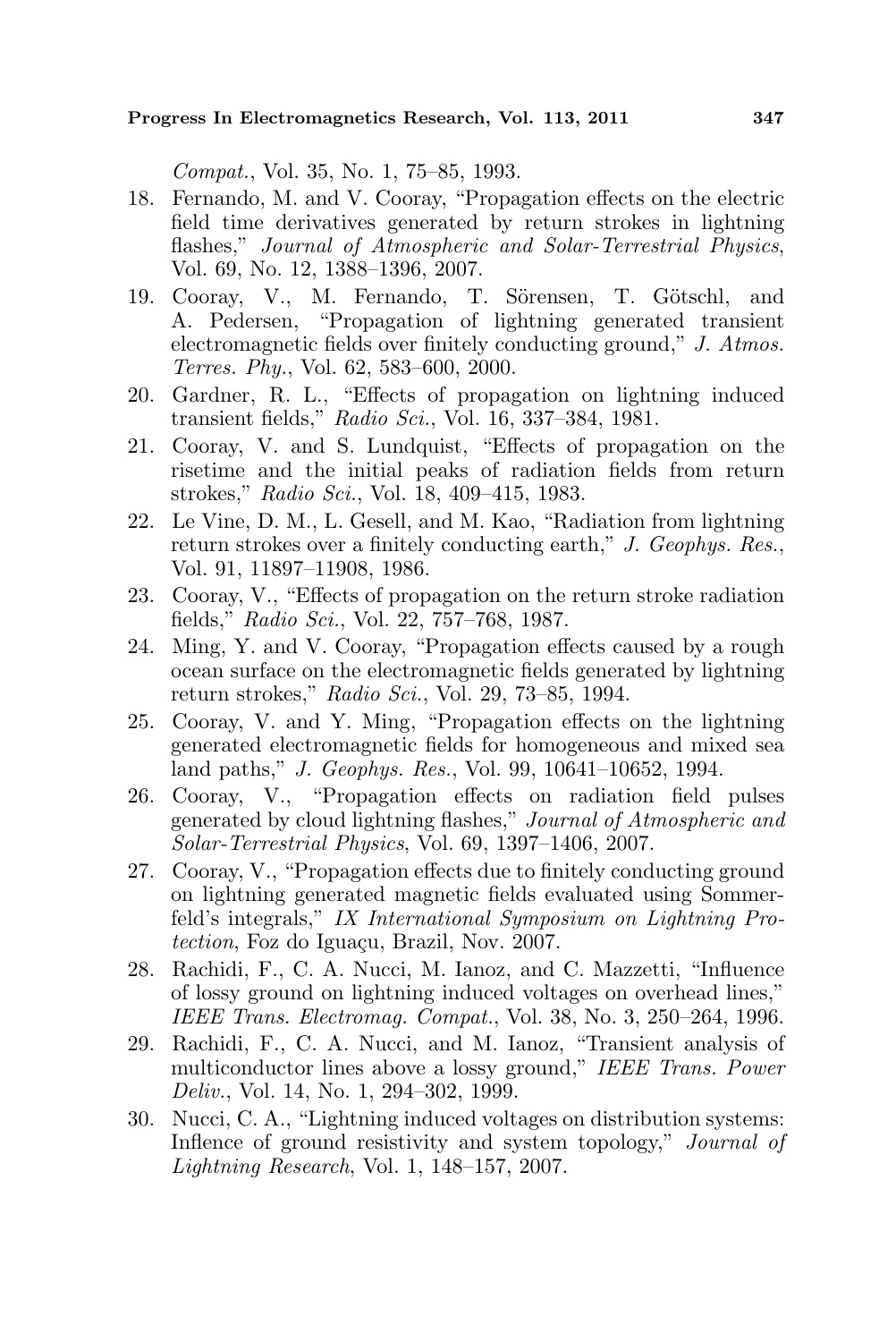- 31. IEC 60092-501 Edition 4.0 2007-08, "Electrical installations in ships: Special features — electric propulsion plant," 2007.
- 32. IEC 60092-351 Edition 3.0 2004-04, "Electrical installations in ships: Insulating materials for shipboard and offshore units, power, control, instrumentation, telecommunication and data cables," 2004.
- 33. IEC 60092-504 Edition 3.0 2001-03, "Electrical installations in ships: Special features — control and instrumentation," 2001.
- 34. IEC 60945:2002 (revised in 2008), "Maritime navigation and radio-communication equipment and systems: General requirements — methods of testing and required test results," 2002.
- 35. IEC 60092-401, "Electrical installations in ships Part 401: Installation and test of completed installation 1980," Amendment 2, 1997.
- 36. IEC 60092-202, "Electrical installations in ships Part 202: System design — protection," 1994.
- 37. IEC 60092-301, "Electrical installations in ships Part 301: Equipment — generators and motors," 1980.
- 38. IEC 60092-303, "Electrical installations in ships Part 303: Equipment — transformers for power and lighting," 1980.
- 39. IEC 60092-351, "Electrical installations in ships Part 351: Insulating materials for shipboard and offshore units, power, control, instrumentation, telecommunication and data cables," 2004.
- 40. IEC 60092-352, "Electrical installations in ships Part 352: Choice and installation of electrical cables," 2005.
- 41. IEC 60092-376, "Electrical installations in ships Part 376: Cables for control and instrumentation circuits  $150/250 \text{ V}$  $(300 V)$ ," 2003.
- 42. IEC 60092-354, "Electrical installations in ships Part 354: Single- and three-core power cables with extruded solid insulation for rated voltages 6 kV  $(Um = 7.2 \text{ kV})$  up to  $30 \text{ kV}$   $(Um = 36 \text{ kV})$ ," 2003.
- 43. IEC 60092-503, "Electrical installations in ships Part 503: Special features  $-$  AC supply systems with voltages in the range of above 1 kV up to and including 15 kV," 2007.
- 44. IEC 62305 1-4, Ed-01, "Protection against lightning," 2006.
- 45. MIL-STD-1310G, "Department of defense: Standard practice for shipboard bonding, grounding, and other techniques for electromagnetic compatibility and safety," 1996.
- 46. MIL-STD-464A, "Department of defense: Interface standard,